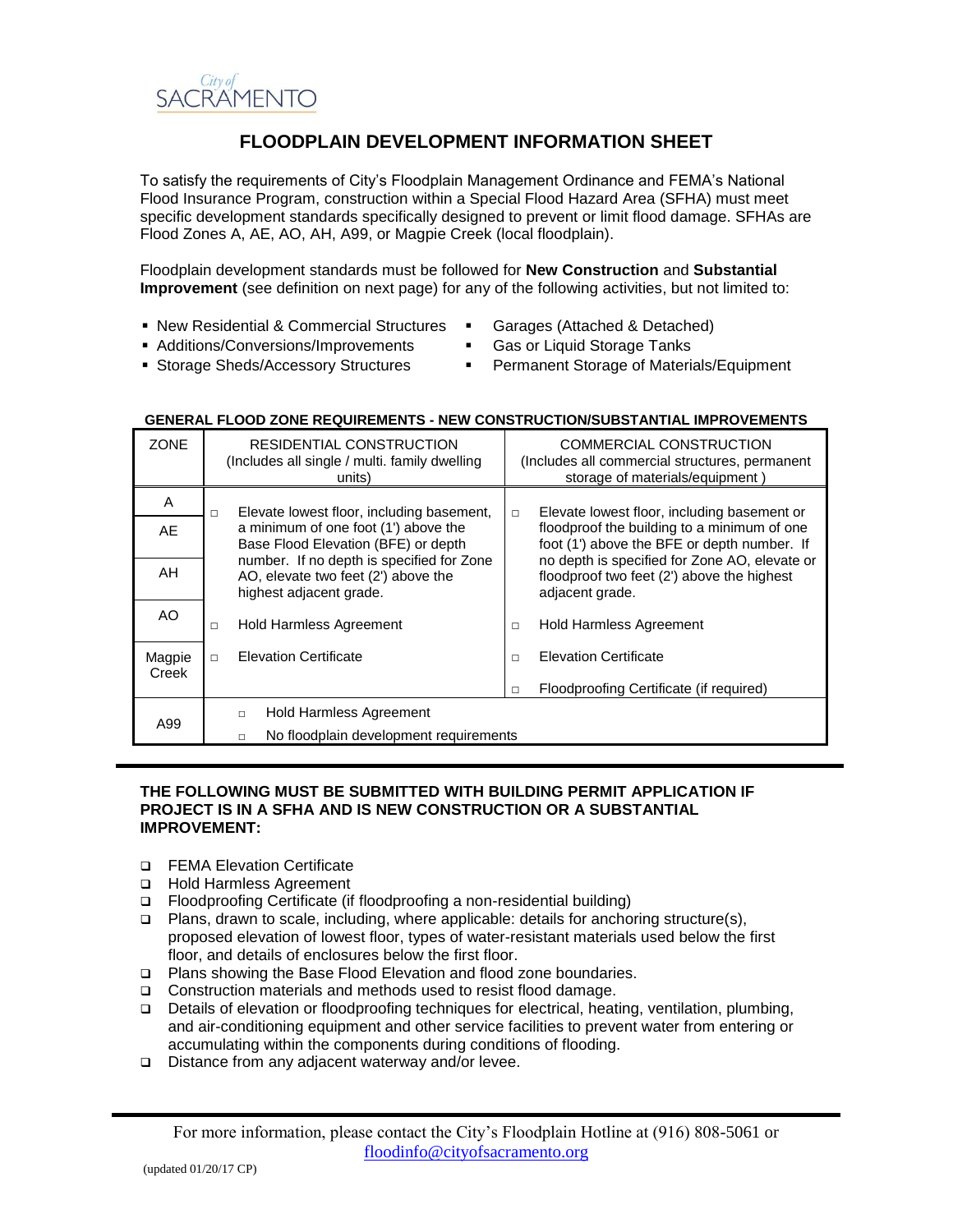

## **IS YOUR PROJECT A SUBSTANTIAL IMPROVEMENT? Determining Market Value and Improvement Costs**

If your property is in a SFHA, City staff are required to determine if the proposed work is a "Substantial Improvement" (SI). SI is any reconstruction, rehabilitation, addition, or other improvement of a structure, where the cost of improvement equals or exceeds 50 percent of the market value of the structure (not including land). This term also includes structures that have incurred "Substantial Damage".

City staff will require additional information from you if the initial screening of your project results in:

- The cost of the improvement is greater than 40% of the County Tax Assessor's market value (structure only); or
- The market value for your structure from the County Tax Assessor's Office was not available.

| Cost of Improvement (CI):                                                   |  |
|-----------------------------------------------------------------------------|--|
| Market Value of Existing Structure (MV):                                    |  |
| <b>SI Calculation:</b><br><b>CI</b><br>$x = 100 =$<br>МV                    |  |
| The proposed work is a substantial improvement if it equals or exceeds 50%. |  |

**CI** is based on the cost of the proposed work listed on your initial application and any work conducted on the same structure **within the last year**. The items to be included in the cost of improvement calculation can be found on the next page.

**MV** is initially calculated from the County Tax Assessor's office. If the initial SI calculation is over 40%, an independent appraisal of the market value (structure only) may be requested. Please use the "cost approach" method, so that the structure value is separated from the land value. The appraisal must be prepared and signed by a professional appraiser no earlier than 90 days before a building permit application is submitted. The permit must be issued within 180 days of the application.

**Substantial Damage –** damage of any origin sustained by a structure whereby the cost of restoring the structure to its before-damaged condition would be equal or exceed 50% of the market value of the structure.

## **Is Your Project Near a Waterway?**

**Central Valley Flood Protection Board (CVFPB) Permit** - Required for all types of proposed work within 300 feet of a Designated Floodway (DF) that has been adopted by the CVFPB, or within 30 feet from the banks of a CVFPB Regulated Stream per CCR, Title 23, Section 112, Table 8,1.<http://cvfpb.ca.gov/permitting/>